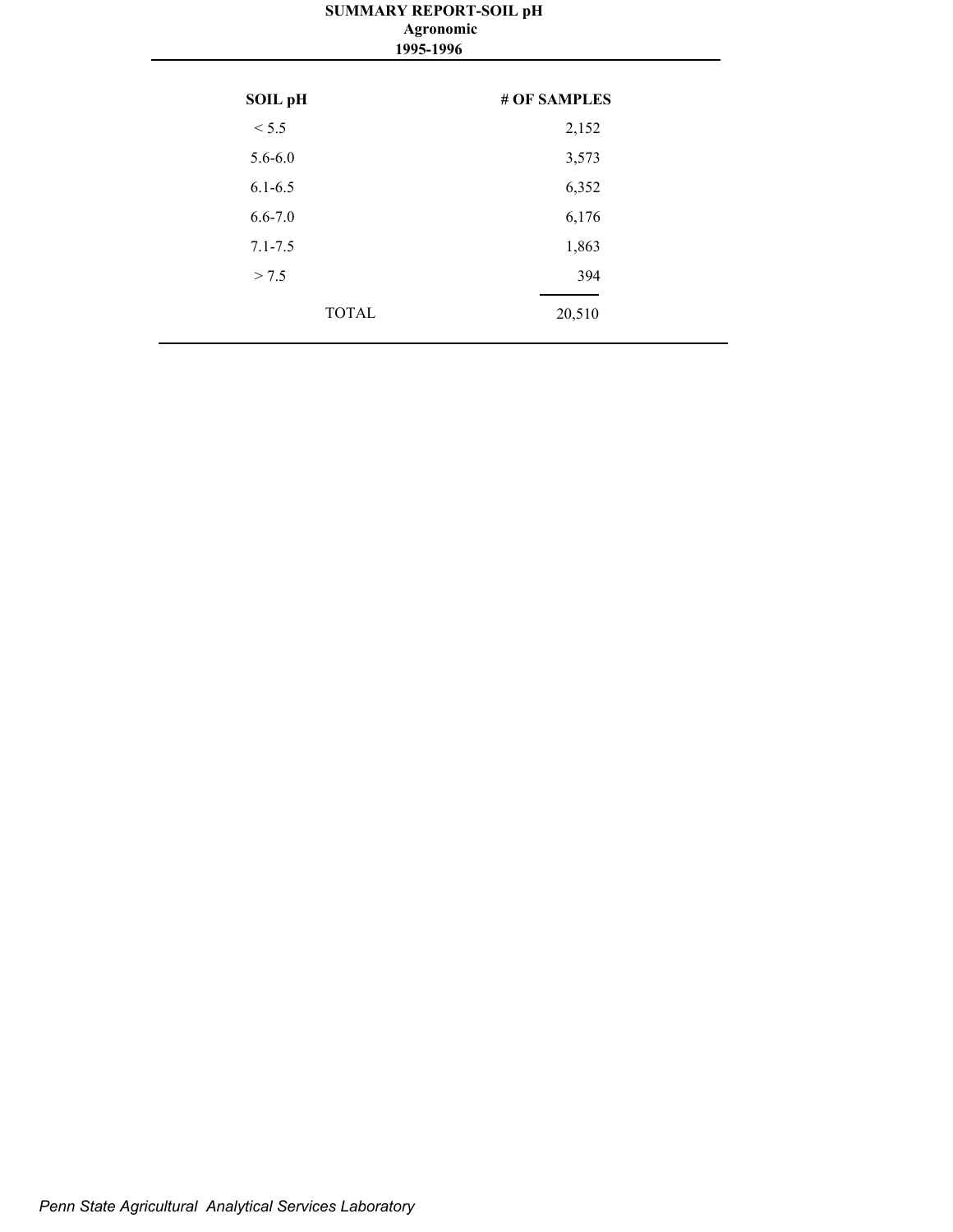| <b>Agronomic</b><br>1995-1996 |                  |                    |             |              |
|-------------------------------|------------------|--------------------|-------------|--------------|
| <b>COUNTY:</b>                | <b>NAME</b>      | <b>TOT SAMPLES</b> | SOIL pH     | # OF SAMPLES |
| 01                            | <b>ADAMS</b>     | 211                |             |              |
|                               |                  |                    | < 5.5       | 6            |
|                               |                  |                    | $5.6 - 6.0$ | 58           |
|                               |                  |                    | $6.1 - 6.5$ | 97           |
|                               |                  |                    | $6.6 - 7.0$ | 41           |
|                               |                  |                    | $7.1 - 7.5$ | 9            |
| 02                            | <b>ALLEGHENY</b> | 102                |             |              |
|                               |                  |                    | < 5.5       | $20\,$       |
|                               |                  |                    | $5.6 - 6.0$ | 12           |
|                               |                  |                    | $6.1 - 6.5$ | 15           |
|                               |                  |                    | $6.6 - 7.0$ | 17           |
|                               |                  |                    | $7.1 - 7.5$ | 14           |
|                               |                  |                    | > 7.5       | 24           |
| 03                            | <b>ARMSTRONG</b> | 154                |             |              |
|                               |                  |                    | < 5.5       | 53           |
|                               |                  |                    | $5.6 - 6.0$ | 41           |
|                               |                  |                    | $6.1 - 6.5$ | 35           |
|                               |                  |                    | $6.6 - 7.0$ | 19           |
|                               |                  |                    | $7.1 - 7.5$ | $\sqrt{5}$   |
|                               |                  |                    | > 7.5       | $\mathbf{1}$ |
| 04                            | <b>BEAVER</b>    | 104                |             |              |
|                               |                  |                    | < 5.5       | 24           |
|                               |                  |                    | $5.6 - 6.0$ | 30           |
|                               |                  |                    | $6.1 - 6.5$ | $25\,$       |
|                               |                  |                    | $6.6 - 7.0$ | $18\,$       |
|                               |                  |                    | $7.1 - 7.5$ | 6            |
|                               |                  |                    | > 7.5       | $\mathbf{1}$ |
| $05\,$                        | <b>BEDFORD</b>   | 473                |             |              |
|                               |                  |                    | < 5.5       | 26           |
|                               |                  |                    | $5.6 - 6.0$ | 58           |
|                               |                  |                    | $6.1 - 6.5$ | 120          |
|                               |                  |                    | $6.6 - 7.0$ | $201\,$      |
|                               |                  |                    | $7.1 - 7.5$ | 63           |
|                               |                  |                    | > 7.5       | 5            |
| $06\,$                        | <b>BERKS</b>     | 471                |             |              |
|                               |                  |                    | < 5.5       | $\mathbf{9}$ |
|                               |                  |                    | $5.6 - 6.0$ | 39           |
|                               |                  |                    | $6.1 - 6.5$ | 136          |
|                               |                  |                    | $6.6 - 7.0$ | 205          |
|                               |                  |                    | $7.1 - 7.5$ | 69           |
|                               |                  |                    | > 7.5       | 13           |
| 07                            | <b>BLAIR</b>     | 571                |             |              |
|                               |                  |                    | < 5.5       | 21           |
|                               |                  |                    | $5.6 - 6.0$ | 59           |
|                               |                  |                    | $6.1 - 6.5$ | 127          |
|                               |                  |                    |             |              |

6.6-7.0 228

#### **SUMMARY REPORT BY COUNTY-SOIL pH**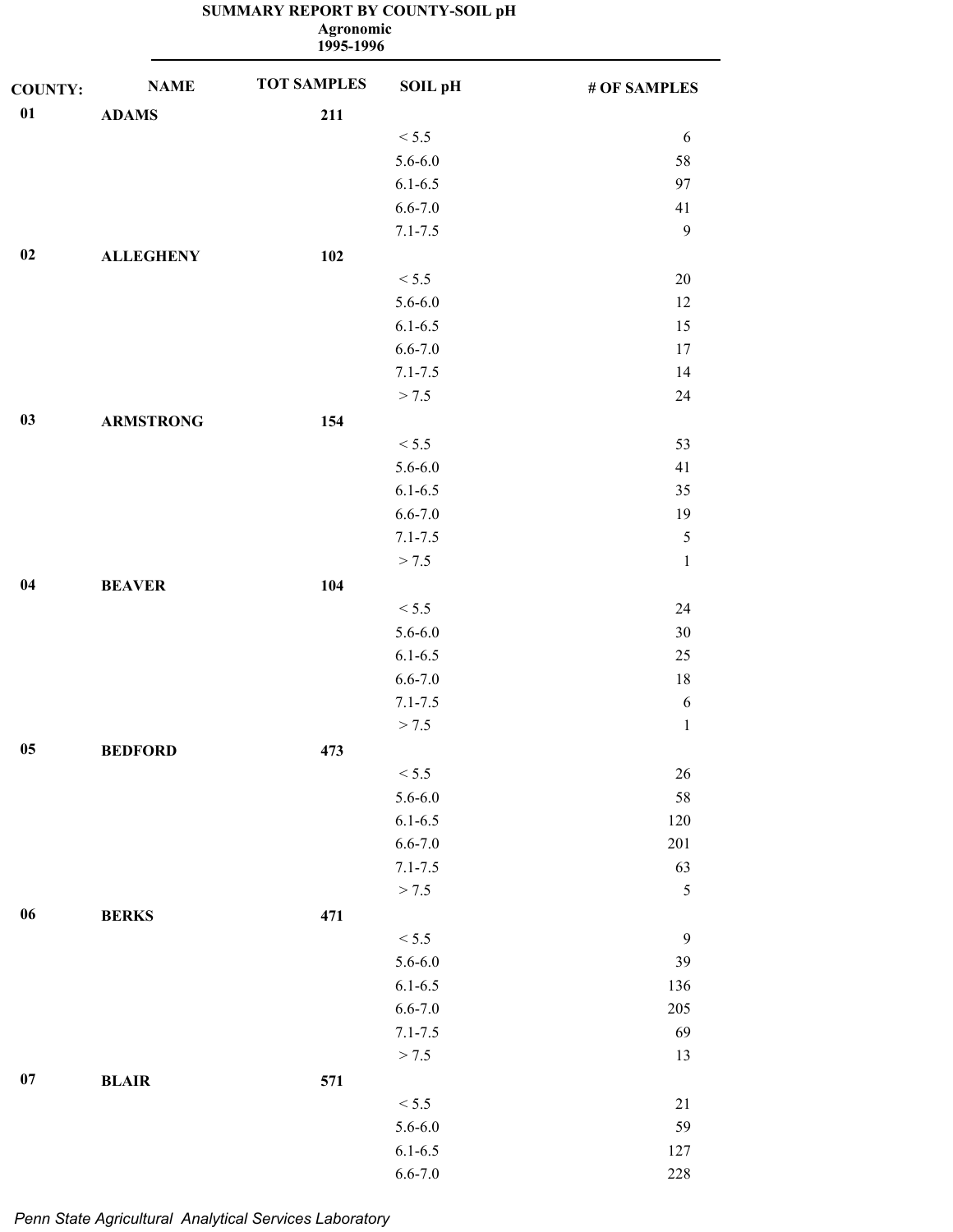| <b>Agronomic</b><br>1995-1996 |                 |                    |                |                         |
|-------------------------------|-----------------|--------------------|----------------|-------------------------|
| <b>COUNTY:</b>                | <b>NAME</b>     | <b>TOT SAMPLES</b> | <b>SOIL pH</b> | # OF SAMPLES            |
|                               |                 |                    | $7.1 - 7.5$    | 126                     |
|                               |                 |                    | > 7.5          | $10\,$                  |
| ${\bf 08}$                    | <b>BRADFORD</b> | 722                |                |                         |
|                               |                 |                    | < 5.5          | 51                      |
|                               |                 |                    | $5.6 - 6.0$    | 153                     |
|                               |                 |                    | $6.1 - 6.5$    | 280                     |
|                               |                 |                    | $6.6 - 7.0$    | 212                     |
|                               |                 |                    | $7.1 - 7.5$    | 25                      |
|                               |                 |                    | > 7.5          | $\mathbf 1$             |
| 09                            | <b>BUCKS</b>    | 206                |                |                         |
|                               |                 |                    | < 5.5          | 19                      |
|                               |                 |                    | $5.6 - 6.0$    | 45                      |
|                               |                 |                    | $6.1 - 6.5$    | 67                      |
|                               |                 |                    | $6.6 - 7.0$    | 59                      |
|                               |                 |                    | $7.1 - 7.5$    | 15                      |
|                               |                 |                    | > 7.5          | $\mathbf{1}$            |
| 10                            | <b>BUTLER</b>   | 419                |                |                         |
|                               |                 |                    | < 5.5          | 75                      |
|                               |                 |                    | $5.6 - 6.0$    | 120                     |
|                               |                 |                    | $6.1 - 6.5$    | 112                     |
|                               |                 |                    | $6.6 - 7.0$    | 90                      |
|                               |                 |                    | $7.1 - 7.5$    | 17                      |
|                               |                 |                    | > 7.5          | 5                       |
| 11                            |                 |                    |                |                         |
|                               | <b>CAMBRIA</b>  | 309                |                |                         |
|                               |                 |                    | < 5.5          | 37                      |
|                               |                 |                    | $5.6 - 6.0$    | 65                      |
|                               |                 |                    | $6.1 - 6.5$    | 69                      |
|                               |                 |                    | $6.6 - 7.0$    | $71\,$                  |
|                               |                 |                    | $7.1 - 7.5$    | 56                      |
|                               |                 |                    | > 7.5          | $11\,$                  |
| 12                            | <b>CAMERON</b>  | 11                 |                |                         |
|                               |                 |                    | < 5.5          | $\mathfrak{Z}$          |
|                               |                 |                    | $5.6 - 6.0$    | $\mathbf{1}$            |
|                               |                 |                    | $6.1 - 6.5$    | $\overline{\mathbf{3}}$ |
|                               |                 |                    | $6.6 - 7.0$    | $\overline{4}$          |
| 13                            | <b>CARBON</b>   | 48                 |                |                         |
|                               |                 |                    | < 5.5          | $\,8\,$                 |
|                               |                 |                    | $5.6 - 6.0$    | $10\,$                  |
|                               |                 |                    | $6.1 - 6.5$    | $18\,$                  |
|                               |                 |                    | $6.6 - 7.0$    | $\,8\,$                 |
|                               |                 |                    | $7.1 - 7.5$    | $\overline{4}$          |
| 14                            | <b>CENTRE</b>   | 1153               |                |                         |
|                               |                 |                    | < 5.5          | 268                     |
|                               |                 |                    | $5.6 - 6.0$    | 106                     |
|                               |                 |                    | $6.1 - 6.5$    | 246                     |
|                               |                 |                    | $6.6 - 7.0$    | 354                     |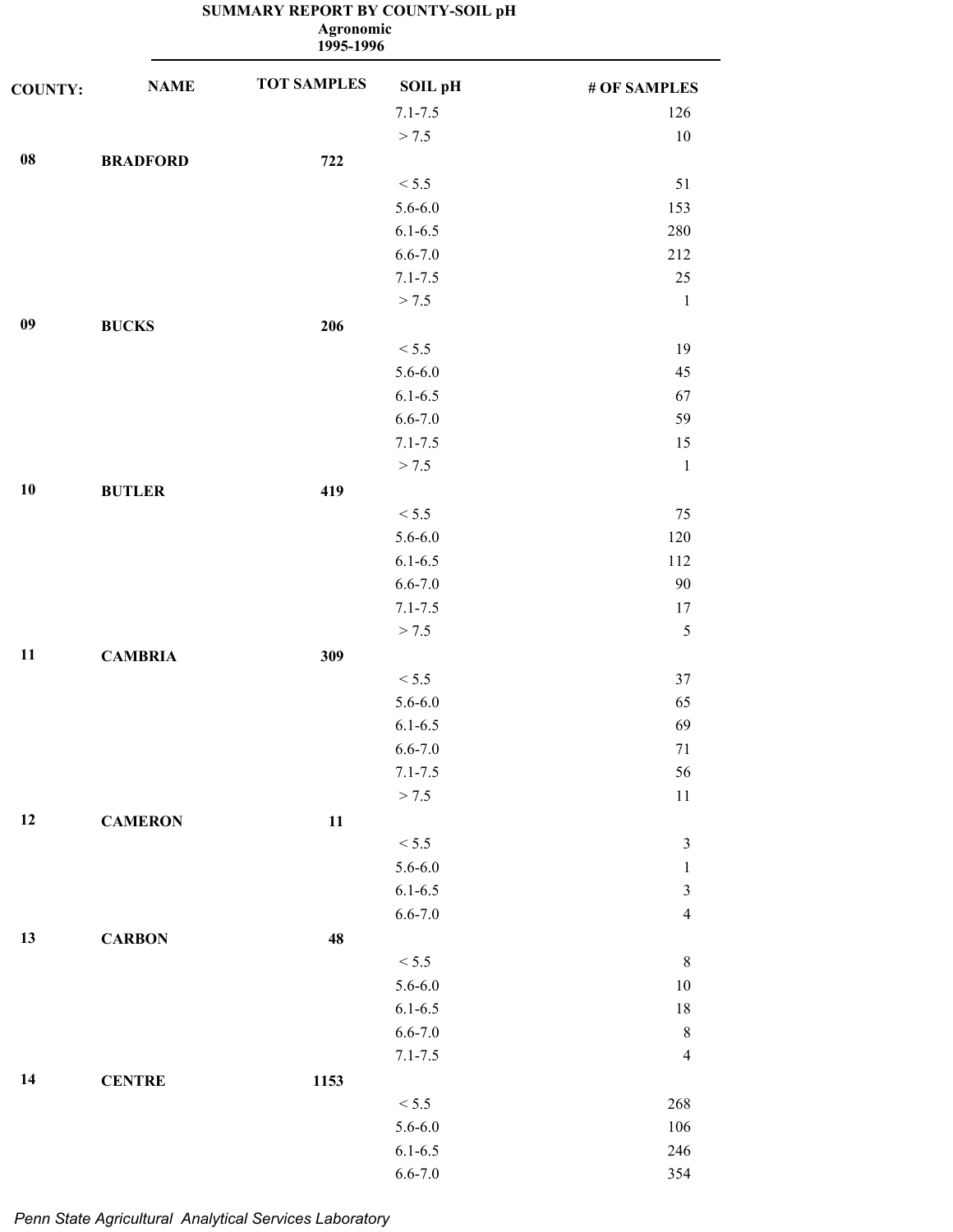|                |                   | <b>Agronomic</b><br>1995-1996 |                |                |
|----------------|-------------------|-------------------------------|----------------|----------------|
| <b>COUNTY:</b> | <b>NAME</b>       | <b>TOT SAMPLES</b>            | <b>SOIL pH</b> | # OF SAMPLES   |
|                |                   |                               | $7.1 - 7.5$    | 158            |
|                |                   |                               | > 7.5          | $21$           |
| 15             | <b>CHESTER</b>    | 510                           |                |                |
|                |                   |                               | < 5.5          | 10             |
|                |                   |                               | $5.6 - 6.0$    | 61             |
|                |                   |                               | $6.1 - 6.5$    | 149            |
|                |                   |                               | $6.6 - 7.0$    | 226            |
|                |                   |                               | $7.1 - 7.5$    | 59             |
|                |                   |                               | > 7.5          | $\sqrt{5}$     |
| 16             | <b>CLARION</b>    | 151                           |                |                |
|                |                   |                               | < 5.5          | $18\,$         |
|                |                   |                               | $5.6 - 6.0$    | 29             |
|                |                   |                               | $6.1 - 6.5$    | 38             |
|                |                   |                               | $6.6 - 7.0$    | 49             |
|                |                   |                               | $7.1 - 7.5$    | 13             |
|                |                   |                               | > 7.5          | $\overline{4}$ |
| 17             | <b>CLEARFIELD</b> | 429                           |                |                |
|                |                   |                               | < 5.5          | $78\,$         |
|                |                   |                               | $5.6 - 6.0$    | 97             |
|                |                   |                               | $6.1 - 6.5$    | 150            |
|                |                   |                               | $6.6 - 7.0$    | 87             |
|                |                   |                               | $7.1 - 7.5$    | $11\,$         |
|                |                   |                               | > 7.5          | $\sqrt{6}$     |
| 18             | <b>CLINTON</b>    | 124                           |                |                |
|                |                   |                               | < 5.5          | $\overline{9}$ |
|                |                   |                               | $5.6 - 6.0$    | 17             |
|                |                   |                               | $6.1 - 6.5$    | 50             |
|                |                   |                               | $6.6 - 7.0$    | $41\,$         |
|                |                   |                               | $7.1 - 7.5$    | $\sqrt{6}$     |
|                |                   |                               | > 7.5          | $\mathbf{1}$   |
| 19             | <b>COLUMBIA</b>   | 468                           |                |                |
|                |                   |                               | < 5.5          | $70\,$         |
|                |                   |                               | $5.6 - 6.0$    | 97             |
|                |                   |                               | $6.1 - 6.5$    | 165            |
|                |                   |                               | $6.6 - 7.0$    | $70\,$         |
|                |                   |                               | $7.1 - 7.5$    | 40             |
|                |                   |                               | > 7.5          | $26\,$         |
| $20\,$         | <b>CRAWFORD</b>   | 660                           |                |                |
|                |                   |                               | < 5.5          | 67             |
|                |                   |                               | $5.6 - 6.0$    | 229            |
|                |                   |                               | $6.1 - 6.5$    | 230            |
|                |                   |                               | $6.6 - 7.0$    | 115            |
|                |                   |                               | $7.1 - 7.5$    | $18\,$         |
|                |                   |                               | > 7.5          | $\mathbf{1}$   |
| 21             | <b>CUMBERLAND</b> | 687                           |                |                |
|                |                   |                               | $< 5.5$        | $26\,$         |
|                |                   |                               |                |                |

*Penn State Agricultural Analytical Services Laboratory*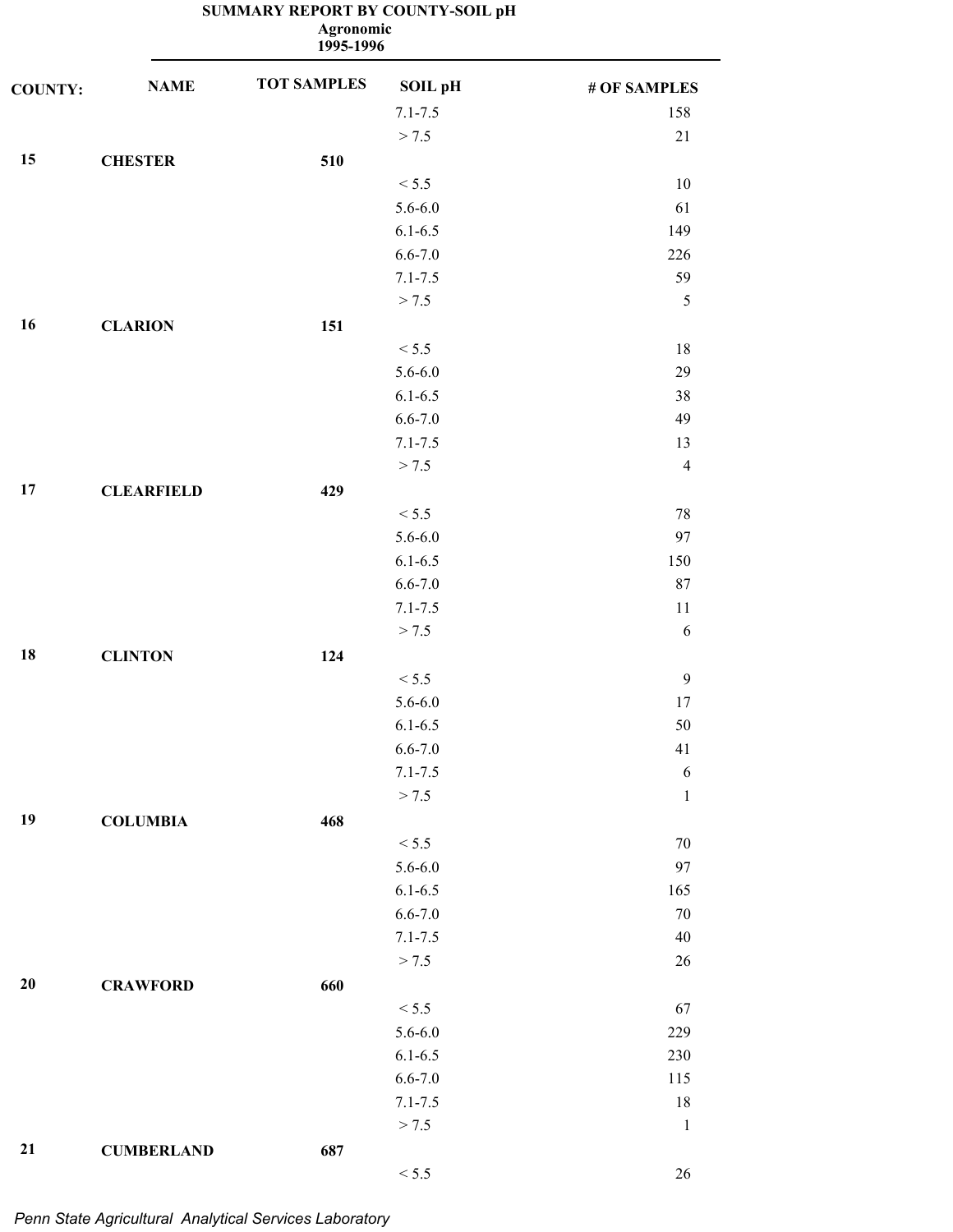**1995-1996 Agronomic**

| <b>COUNTY:</b> | <b>NAME</b>     | <b>TOT SAMPLES</b> | SOIL pH     | # OF SAMPLES   |
|----------------|-----------------|--------------------|-------------|----------------|
|                |                 |                    | $5.6 - 6.0$ | 69             |
|                |                 |                    | $6.1 - 6.5$ | 222            |
|                |                 |                    | $6.6 - 7.0$ | 214            |
|                |                 |                    | $7.1 - 7.5$ | 133            |
|                |                 |                    | > 7.5       | 23             |
| 22             | <b>DAUPHIN</b>  | 386                |             |                |
|                |                 |                    | < 5.5       | 63             |
|                |                 |                    | $5.6 - 6.0$ | 36             |
|                |                 |                    | $6.1 - 6.5$ | 91             |
|                |                 |                    | $6.6 - 7.0$ | 110            |
|                |                 |                    | $7.1 - 7.5$ | 48             |
|                |                 |                    | > 7.5       | 38             |
| 23             | <b>DELAWARE</b> | 18                 |             |                |
|                |                 |                    | $5.6 - 6.0$ | $\overline{9}$ |
|                |                 |                    | $6.1 - 6.5$ | $\,8\,$        |
|                |                 |                    | $6.6 - 7.0$ | $\mathbf{1}$   |
| 24             | ${\bf ELK}$     | 59                 |             |                |
|                |                 |                    | < 5.5       | $20\,$         |
|                |                 |                    | $5.6 - 6.0$ | 12             |
|                |                 |                    | $6.1 - 6.5$ | 14             |
|                |                 |                    | $6.6 - 7.0$ | 10             |
|                |                 |                    | $7.1 - 7.5$ | $\mathbf{2}$   |
|                |                 |                    | > 7.5       | $\mathbf{1}$   |
| 25             | <b>ERIE</b>     | 200                |             |                |
|                |                 |                    | < 5.5       | $20\,$         |
|                |                 |                    | $5.6 - 6.0$ | 69             |
|                |                 |                    | $6.1 - 6.5$ | 76             |
|                |                 |                    | $6.6 - 7.0$ | $32\,$         |
|                |                 |                    | $7.1 - 7.5$ | $\mathbf{1}$   |
|                |                 |                    | > 7.5       | $\sqrt{2}$     |
| 26             | <b>FAYETTE</b>  | 329                |             |                |
|                |                 |                    | < 5.5       | 49             |
|                |                 |                    | $5.6 - 6.0$ | 68             |
|                |                 |                    | $6.1 - 6.5$ | $8\sqrt{1}$    |
|                |                 |                    | $6.6 - 7.0$ | 97             |
|                |                 |                    | $7.1 - 7.5$ | $30\,$         |
|                |                 |                    | > 7.5       | $\overline{4}$ |
| 27             | <b>FOREST</b>   | 15                 |             |                |
|                |                 |                    | < 5.5       | $\mathfrak{Z}$ |
|                |                 |                    | $5.6 - 6.0$ | $\overline{4}$ |
|                |                 |                    | $6.1 - 6.5$ | $\sqrt{5}$     |
|                |                 |                    | $6.6 - 7.0$ | $\mathfrak{Z}$ |
| 28             | <b>FRANKLIN</b> | 1090               |             |                |
|                |                 |                    | < 5.5       | $\overline{7}$ |
|                |                 |                    | $5.6 - 6.0$ | 85             |
|                |                 |                    | $6.1 - 6.5$ | 320            |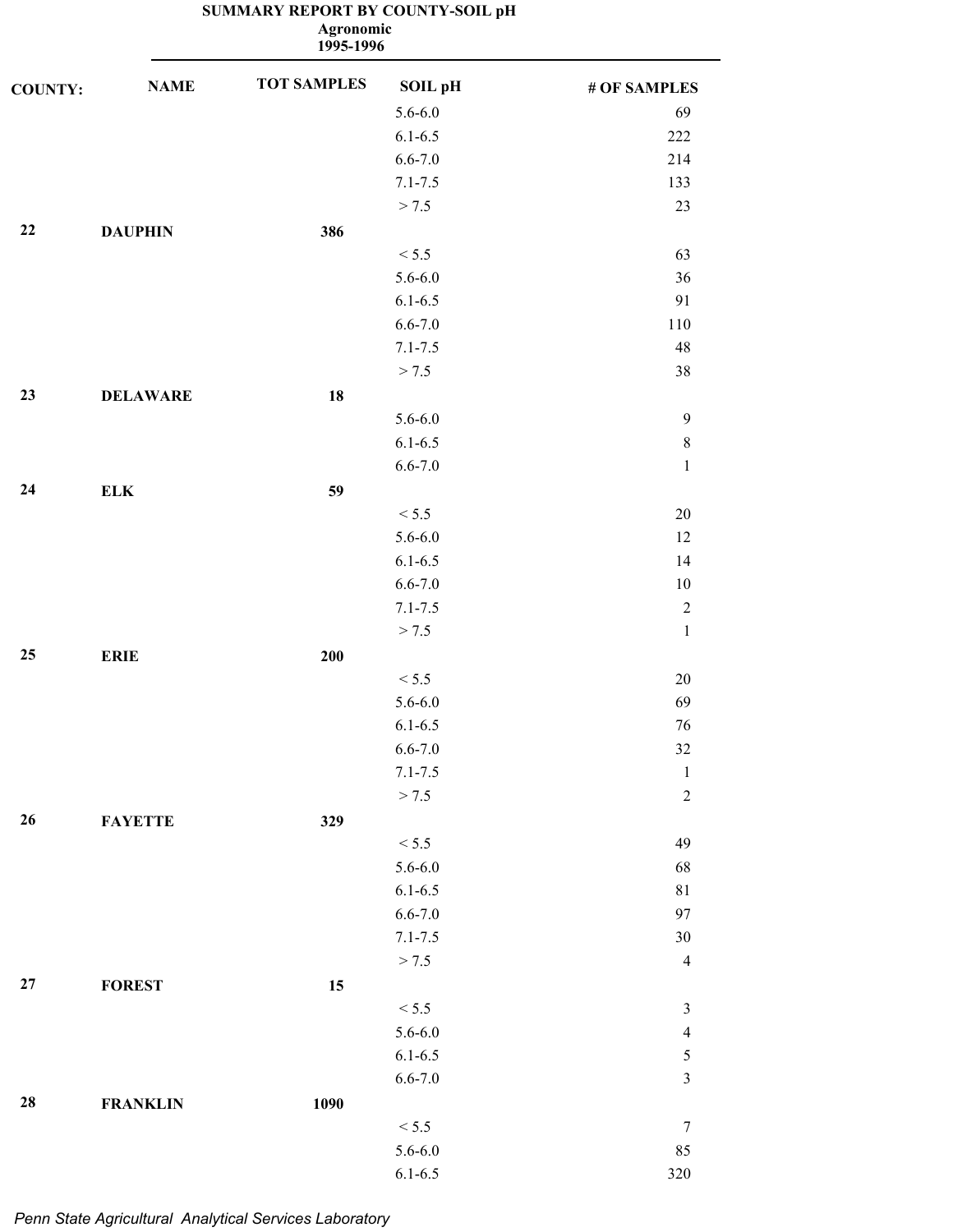|                |                   | Agronomic<br>1995-1996 |             |                |
|----------------|-------------------|------------------------|-------------|----------------|
| <b>COUNTY:</b> | <b>NAME</b>       | <b>TOT SAMPLES</b>     | SOIL pH     | # OF SAMPLES   |
|                |                   |                        | $6.6 - 7.0$ | 544            |
|                |                   |                        | $7.1 - 7.5$ | 119            |
|                |                   |                        | > 7.5       | 15             |
| 29             | <b>FULTON</b>     | 162                    |             |                |
|                |                   |                        | < 5.5       | 10             |
|                |                   |                        | $5.6 - 6.0$ | 31             |
|                |                   |                        | $6.1 - 6.5$ | 56             |
|                |                   |                        | $6.6 - 7.0$ | 55             |
|                |                   |                        | $7.1 - 7.5$ | 10             |
| 30             | <b>GREENE</b>     | 97                     |             |                |
|                |                   |                        | < 5.5       | 34             |
|                |                   |                        | $5.6 - 6.0$ | 24             |
|                |                   |                        | $6.1 - 6.5$ | 16             |
|                |                   |                        | $6.6 - 7.0$ | 16             |
|                |                   |                        | $7.1 - 7.5$ | $\tau$         |
| 31             | <b>HUNTINGDON</b> | 290                    |             |                |
|                |                   |                        | < 5.5       | 15             |
|                |                   |                        | $5.6 - 6.0$ | 36             |
|                |                   |                        | $6.1 - 6.5$ | 105            |
|                |                   |                        | $6.6 - 7.0$ | 98             |
|                |                   |                        | $7.1 - 7.5$ | 36             |
| 32             | <b>INDIANA</b>    | 326                    |             |                |
|                |                   |                        | < 5.5       | 27             |
|                |                   |                        | $5.6 - 6.0$ | 82             |
|                |                   |                        | $6.1 - 6.5$ | 130            |
|                |                   |                        | $6.6 - 7.0$ | 76             |
|                |                   |                        | $7.1 - 7.5$ | 11             |
| 33             | <b>JEFFERSON</b>  | 150                    |             |                |
|                |                   |                        | < 5.5       | $22\,$         |
|                |                   |                        | $5.6 - 6.0$ | 34             |
|                |                   |                        | $6.1 - 6.5$ | 53             |
|                |                   |                        | $6.6 - 7.0$ | 34             |
|                |                   |                        | $7.1 - 7.5$ | $\overline{4}$ |
|                |                   |                        | > 7.5       | $\mathfrak{Z}$ |
| 34             | <b>JUNIATA</b>    | 355                    |             |                |
|                |                   |                        | < 5.5       | 17             |
|                |                   |                        | $5.6 - 6.0$ | 39             |
|                |                   |                        | $6.1 - 6.5$ | 138            |
|                |                   |                        | $6.6 - 7.0$ | 133            |
|                |                   |                        | $7.1 - 7.5$ | $28\,$         |
| 35             | <b>LACKAWANNA</b> | 62                     |             |                |
|                |                   |                        | < 5.5       | $\mathfrak{Z}$ |
|                |                   |                        | $5.6 - 6.0$ | $\,8\,$        |
|                |                   |                        | $6.1 - 6.5$ | $22\,$         |
|                |                   |                        | $6.6 - 7.0$ | $16\,$         |

7.1-7.5 12

### **SUMMARY REPORT BY COUNTY-SOIL pH**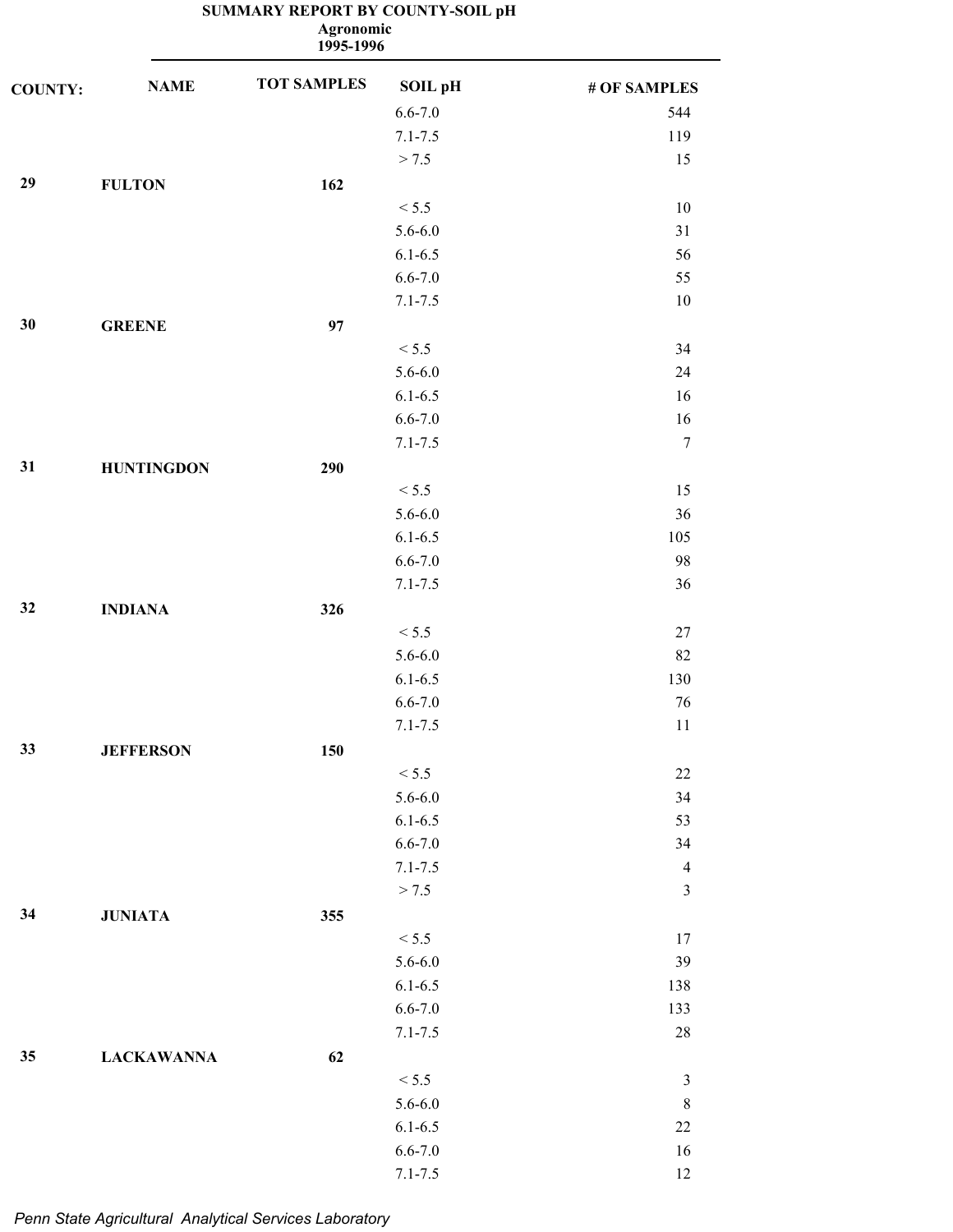| <b>Agronomic</b><br>1995-1996 |                  |                    |             |                |
|-------------------------------|------------------|--------------------|-------------|----------------|
| <b>COUNTY:</b>                | <b>NAME</b>      | <b>TOT SAMPLES</b> | SOIL pH     | # OF SAMPLES   |
|                               |                  |                    | > 7.5       | $\mathbf{1}$   |
| 36                            | <b>LANCASTER</b> | 1286               |             |                |
|                               |                  |                    | < 5.5       | 53             |
|                               |                  |                    | $5.6 - 6.0$ | 126            |
|                               |                  |                    | $6.1 - 6.5$ | 314            |
|                               |                  |                    | $6.6 - 7.0$ | 537            |
|                               |                  |                    | $7.1 - 7.5$ | 205            |
|                               |                  |                    | > 7.5       | 51             |
| 37                            | <b>LAWRENCE</b>  | 98                 |             |                |
|                               |                  |                    | < 5.5       | 6              |
|                               |                  |                    | $5.6 - 6.0$ | $22\,$         |
|                               |                  |                    | $6.1 - 6.5$ | $27\,$         |
|                               |                  |                    | $6.6 - 7.0$ | 23             |
|                               |                  |                    | $7.1 - 7.5$ | 19             |
|                               |                  |                    | > 7.5       | $\mathbf{1}$   |
| 38                            | <b>LEBANON</b>   | 385                |             |                |
|                               |                  |                    | < 5.5       | 13             |
|                               |                  |                    | $5.6 - 6.0$ | 58             |
|                               |                  |                    | $6.1 - 6.5$ | 131            |
|                               |                  |                    | $6.6 - 7.0$ | 131            |
|                               |                  |                    | $7.1 - 7.5$ | 49             |
|                               |                  |                    | > 7.5       | $\mathfrak{Z}$ |
| 39                            | <b>LEHIGH</b>    | 175                |             |                |
|                               |                  |                    | < 5.5       | $\,8\,$        |
|                               |                  |                    | $5.6 - 6.0$ | 31             |
|                               |                  |                    | $6.1 - 6.5$ | 62             |
|                               |                  |                    | $6.6 - 7.0$ | 60             |
|                               |                  |                    | $7.1 - 7.5$ | $10\,$         |
|                               |                  |                    | > 7.5       | $\overline{4}$ |
| 40                            |                  | 147                |             |                |
|                               | <b>LUZERNE</b>   |                    | < 5.5       |                |
|                               |                  |                    |             | $30\,$         |
|                               |                  |                    | $5.6 - 6.0$ | $37\,$         |
|                               |                  |                    | $6.1 - 6.5$ | 35             |
|                               |                  |                    | $6.6 - 7.0$ | $25\,$         |
|                               |                  |                    | $7.1 - 7.5$ | 6              |
|                               |                  |                    | > 7.5       | 14             |
| 41                            | <b>LYCOMING</b>  | 460                |             |                |
|                               |                  |                    | < 5.5       | 41             |
|                               |                  |                    | $5.6 - 6.0$ | 65             |
|                               |                  |                    | $6.1 - 6.5$ | 142            |
|                               |                  |                    | $6.6 - 7.0$ | 155            |
|                               |                  |                    | $7.1 - 7.5$ | 54             |
|                               |                  |                    | > 7.5       | $\mathfrak{Z}$ |
| 42                            | <b>MCKEAN</b>    | 46                 |             |                |
|                               |                  |                    | < 5.5       | $\mathbf{9}$   |
|                               |                  |                    | $5.6 - 6.0$ | 16             |

*Penn State Agricultural Analytical Services Laboratory*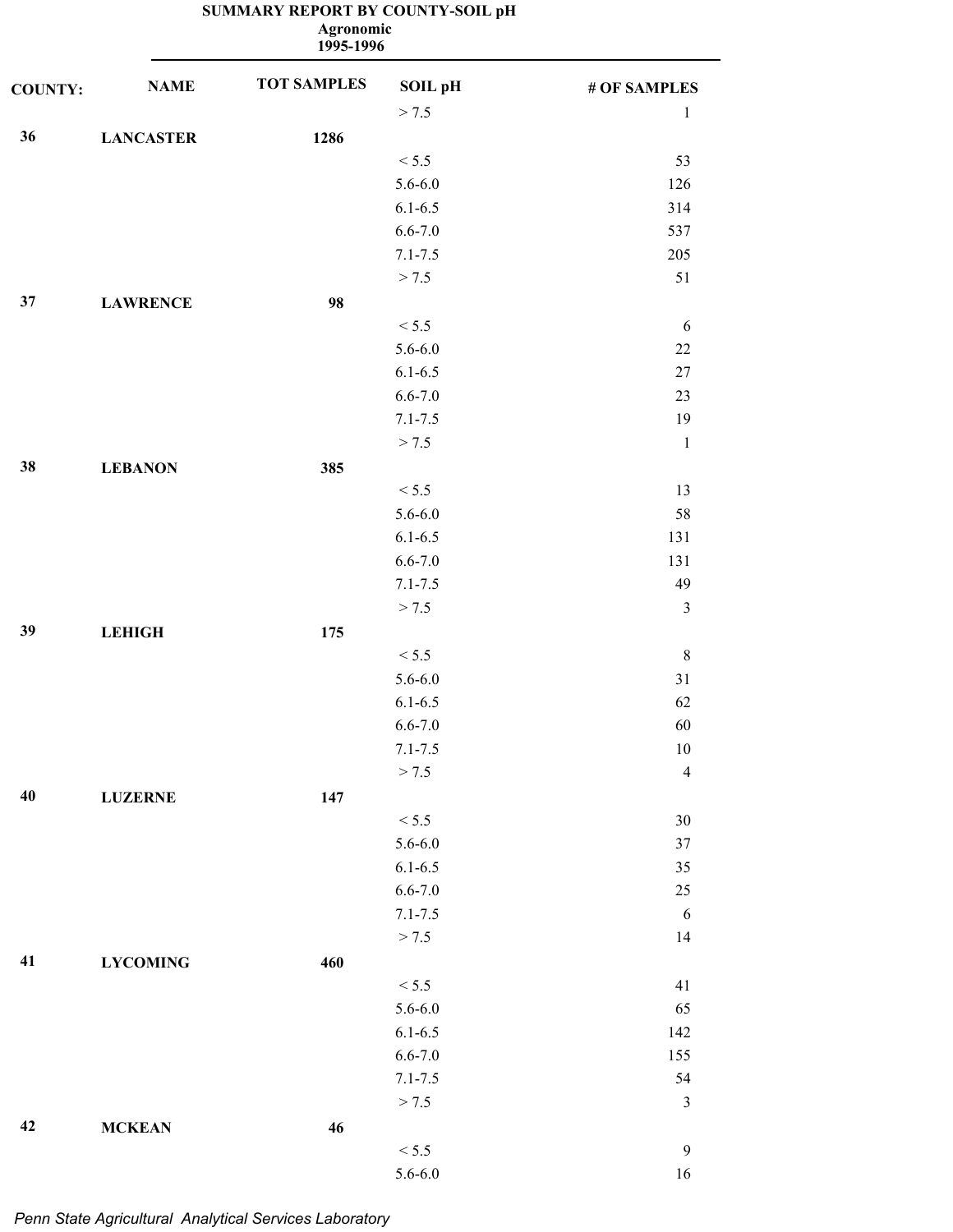|                |                       | <b>Agronomic</b><br>1995-1996 |                |                |
|----------------|-----------------------|-------------------------------|----------------|----------------|
| <b>COUNTY:</b> | <b>NAME</b>           | <b>TOT SAMPLES</b>            | <b>SOIL pH</b> | # OF SAMPLES   |
|                |                       |                               | $6.1 - 6.5$    | 10             |
|                |                       |                               | $6.6 - 7.0$    | 10             |
|                |                       |                               | $7.1 - 7.5$    | $\mathbf{1}$   |
| 43             | <b>MERCER</b>         | 623                           |                |                |
|                |                       |                               | < 5.5          | 57             |
|                |                       |                               | $5.6 - 6.0$    | 155            |
|                |                       |                               | $6.1 - 6.5$    | 247            |
|                |                       |                               | $6.6 - 7.0$    | 139            |
|                |                       |                               | $7.1 - 7.5$    | 25             |
| 44             | <b>MIFFLIN</b>        | 58                            |                |                |
|                |                       |                               | < 5.5          | $\sqrt{2}$     |
|                |                       |                               | $5.6 - 6.0$    | $\overline{4}$ |
|                |                       |                               | $6.1 - 6.5$    | 21             |
|                |                       |                               | $6.6 - 7.0$    | 25             |
|                |                       |                               | $7.1 - 7.5$    | 6              |
| 45             | <b>MONROE</b>         | 76                            |                |                |
|                |                       |                               | < 5.5          | 19             |
|                |                       |                               | $5.6 - 6.0$    | $27\,$         |
|                |                       |                               | $6.1 - 6.5$    | 17             |
|                |                       |                               | $6.6 - 7.0$    | 12             |
|                |                       |                               | $7.1 - 7.5$    | $\mathbf{1}$   |
| 46             | <b>MONTGOMERY</b>     | 116                           |                |                |
|                |                       |                               | < 5.5          | $\sqrt{5}$     |
|                |                       |                               | $5.6 - 6.0$    | 17             |
|                |                       |                               | $6.1 - 6.5$    | 29             |
|                |                       |                               | $6.6 - 7.0$    | 35             |
|                |                       |                               | $7.1 - 7.5$    | $22\,$         |
|                |                       |                               | > 7.5          | $\,8\,$        |
| 47             | <b>MONTOUR</b>        | 128                           |                |                |
|                |                       |                               | < 5.5          | $\tau$         |
|                |                       |                               | $5.6 - 6.0$    | 23             |
|                |                       |                               | $6.1 - 6.5$    | 44             |
|                |                       |                               | $6.6 - 7.0$    | 34             |
|                |                       |                               | $7.1 - 7.5$    | 10             |
|                |                       |                               | > 7.5          | $10\,$         |
| 48             | <b>NORTHAMPTON</b>    | 171                           |                |                |
|                |                       |                               | < 5.5          | 34             |
|                |                       |                               | $5.6 - 6.0$    | $27\,$         |
|                |                       |                               | $6.1 - 6.5$    | 45             |
|                |                       |                               | $6.6 - 7.0$    | 35             |
|                |                       |                               | $7.1 - 7.5$    | 18             |
|                |                       |                               | > 7.5          | 12             |
| 49             | <b>NORTHUMBERLAND</b> | 484                           |                |                |
|                |                       |                               | < 5.5          | 19             |
|                |                       |                               | $5.6 - 6.0$    | 63             |
|                |                       |                               |                |                |

6.1-6.5 160

# **SUMMARY REPORT BY COUNTY-SOIL pH**

*Penn State Agricultural Analytical Services Laboratory*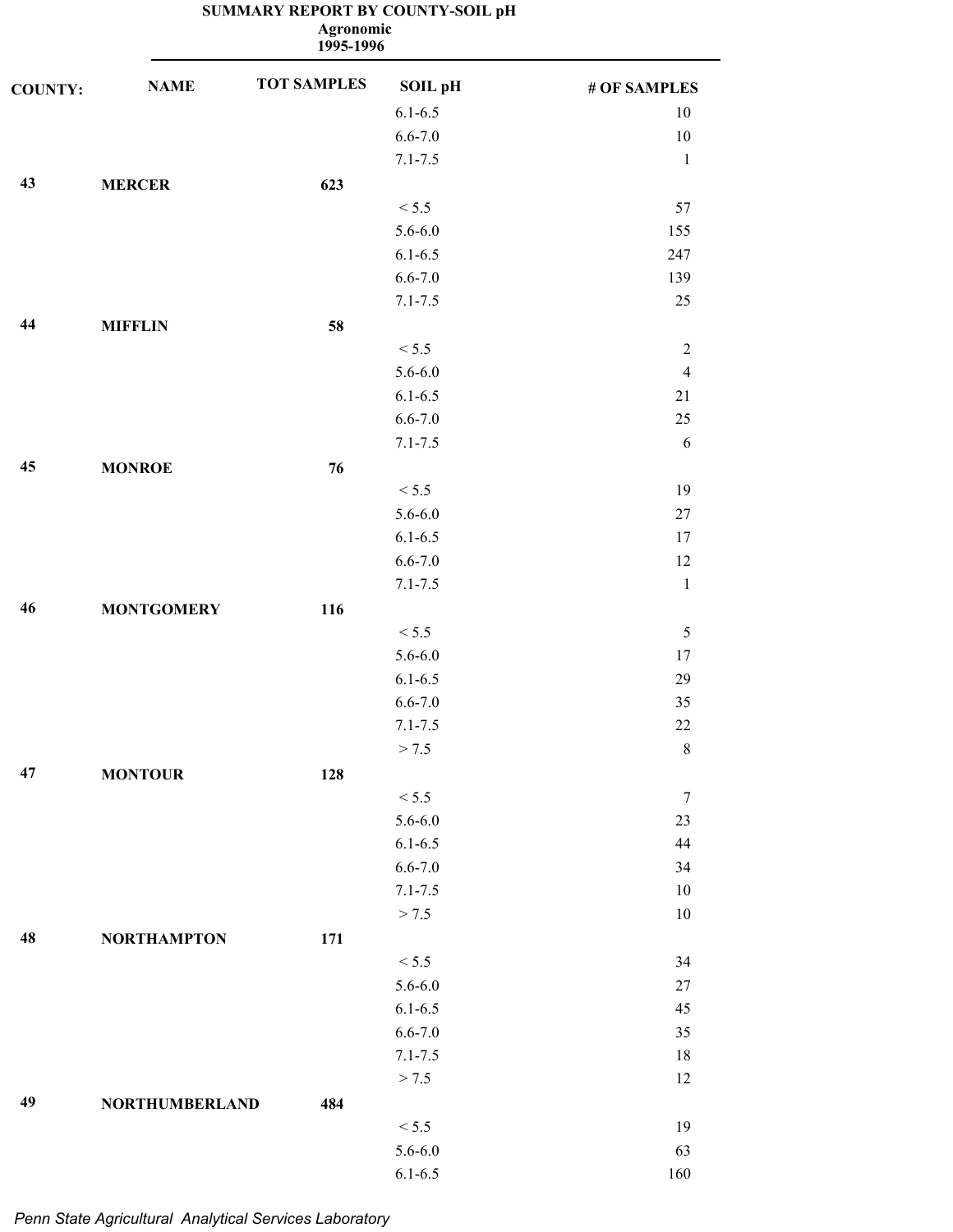|                |                   | <b>Agronomic</b><br>1995-1996 |             |                  |
|----------------|-------------------|-------------------------------|-------------|------------------|
| <b>COUNTY:</b> | <b>NAME</b>       | <b>TOT SAMPLES</b>            | SOIL pH     | # OF SAMPLES     |
|                |                   |                               | $6.6 - 7.0$ | 195              |
|                |                   |                               | $7.1 - 7.5$ | 37               |
|                |                   |                               | > 7.5       | 10               |
| 50             | <b>PERRY</b>      | 525                           |             |                  |
|                |                   |                               | < 5.5       | 34               |
|                |                   |                               | $5.6 - 6.0$ | 60               |
|                |                   |                               | $6.1 - 6.5$ | 159              |
|                |                   |                               | $6.6 - 7.0$ | 212              |
|                |                   |                               | $7.1 - 7.5$ | 54               |
|                |                   |                               | > 7.5       | 6                |
| 51             | PHILADELPHIA      | 5                             |             |                  |
|                |                   |                               | $6.6 - 7.0$ | 5                |
| 52             | <b>PIKE</b>       | 27                            |             |                  |
|                |                   |                               | < 5.5       | 11               |
|                |                   |                               | $5.6 - 6.0$ | 6                |
|                |                   |                               | $6.1 - 6.5$ | $\boldsymbol{7}$ |
|                |                   |                               | $6.6 - 7.0$ | $\boldsymbol{2}$ |
|                |                   |                               | $7.1 - 7.5$ | $\mathbf{1}$     |
| 53             | <b>POTTER</b>     | 170                           |             |                  |
|                |                   |                               | < 5.5       | 55               |
|                |                   |                               | $5.6 - 6.0$ | 41               |
|                |                   |                               | $6.1 - 6.5$ | 50               |
|                |                   |                               | $6.6 - 7.0$ | 15               |
|                |                   |                               | $7.1 - 7.5$ | 9                |
| 54             | <b>SCHUYLKILL</b> | 250                           |             |                  |
|                |                   |                               | < 5.5       | 18               |
|                |                   |                               | $5.6 - 6.0$ | 36               |
|                |                   |                               | $6.1 - 6.5$ | 92               |
|                |                   |                               | $6.6 - 7.0$ | 89               |
|                |                   |                               | $7.1 - 7.5$ | 13               |
|                |                   |                               | > 7.5       | $\sqrt{2}$       |
| 55             | <b>SNYDER</b>     | 280                           |             |                  |
|                |                   |                               | < 5.5       | 27               |
|                |                   |                               | $5.6 - 6.0$ | 53               |
|                |                   |                               | $6.1 - 6.5$ | 111              |
|                |                   |                               | $6.6 - 7.0$ | $77 \,$          |
|                |                   |                               | $7.1 - 7.5$ | $\boldsymbol{9}$ |
|                |                   |                               | > 7.5       | $\mathfrak{Z}$   |
| 56             | <b>SOMERSET</b>   | 243                           |             |                  |
|                |                   |                               | < 5.5       | 67               |
|                |                   |                               | $5.6 - 6.0$ | $60\,$           |
|                |                   |                               | $6.1 - 6.5$ | 63               |
|                |                   |                               | $6.6 - 7.0$ | 35               |
|                |                   |                               | $7.1 - 7.5$ | 13               |
|                |                   |                               | > 7.5       | $\sqrt{5}$       |

*Penn State Agricultural Analytical Services Laboratory*

**57 SULLIVAN 19**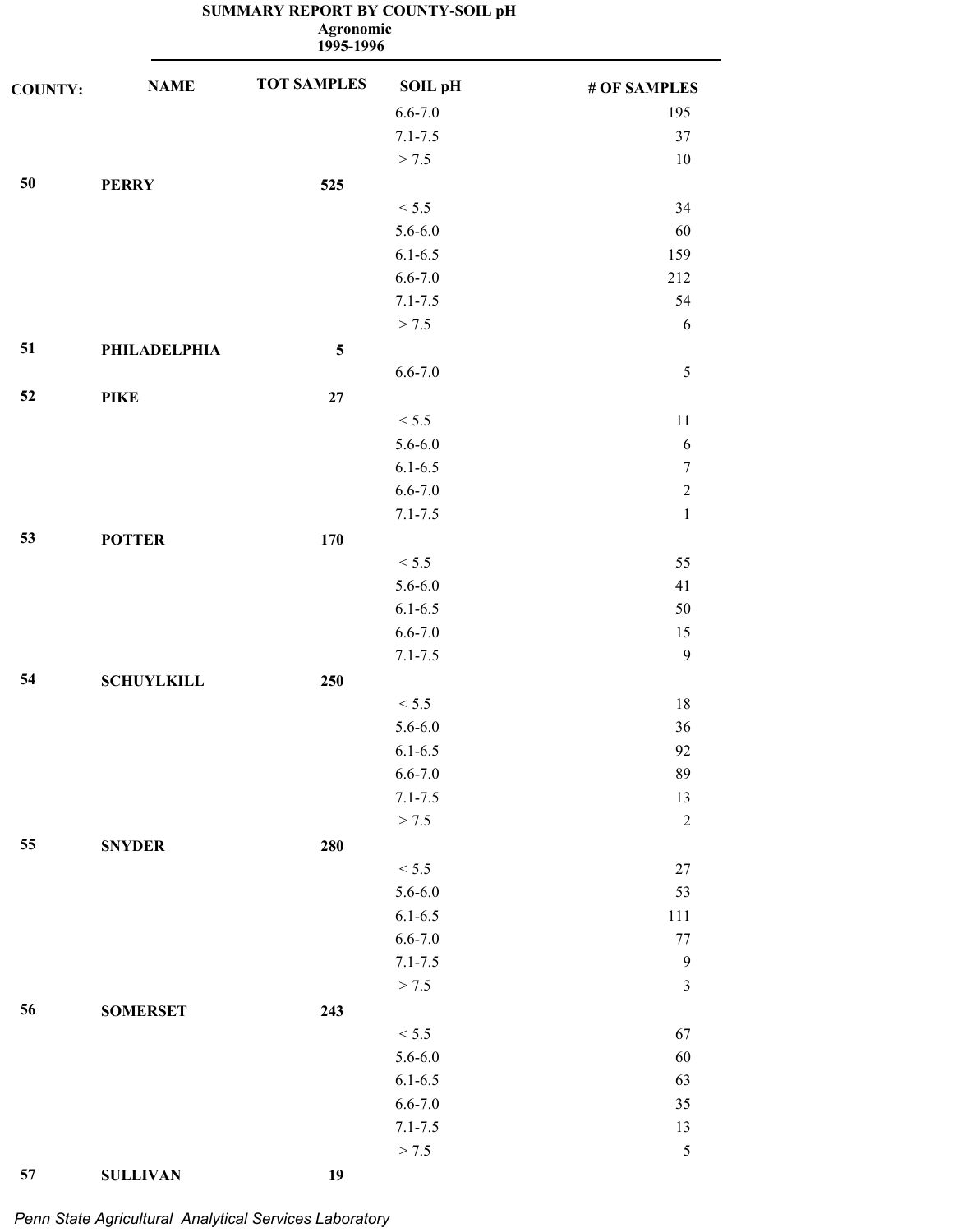**1995-1996 Agronomic**

| <b>COUNTY:</b> | <b>NAME</b>        | <b>TOT SAMPLES</b> | SOIL pH     | # OF SAMPLES   |
|----------------|--------------------|--------------------|-------------|----------------|
|                |                    |                    | < 5.5       | $\tau$         |
|                |                    |                    | $5.6 - 6.0$ | $\sqrt{5}$     |
|                |                    |                    | $6.1 - 6.5$ | $\sqrt{2}$     |
|                |                    |                    | $6.6 - 7.0$ | 5              |
| 58             | <b>SUSQUEHANNA</b> | 259                |             |                |
|                |                    |                    | < 5.5       | 33             |
|                |                    |                    | $5.6 - 6.0$ | 52             |
|                |                    |                    | $6.1 - 6.5$ | 120            |
|                |                    |                    | $6.6 - 7.0$ | 54             |
| 59             | <b>TIOGA</b>       | 524                |             |                |
|                |                    |                    | < 5.5       | $80\,$         |
|                |                    |                    | $5.6 - 6.0$ | 118            |
|                |                    |                    | $6.1 - 6.5$ | 189            |
|                |                    |                    | $6.6 - 7.0$ | 116            |
|                |                    |                    | $7.1 - 7.5$ | 13             |
|                |                    |                    | > 7.5       | $\,8\,$        |
| 60             | <b>UNION</b>       | 541                |             |                |
|                |                    |                    | < 5.5       | 25             |
|                |                    |                    | $5.6 - 6.0$ | 112            |
|                |                    |                    | $6.1 - 6.5$ | 211            |
|                |                    |                    | $6.6 - 7.0$ | 162            |
|                |                    |                    | $7.1 - 7.5$ | $28\,$         |
|                |                    |                    | > 7.5       | $\mathfrak{Z}$ |
| 61             | <b>VENANGO</b>     | 115                |             |                |
|                |                    |                    | < 5.5       | $28\,$         |
|                |                    |                    | $5.6 - 6.0$ | $25\,$         |
|                |                    |                    | $6.1 - 6.5$ | $21\,$         |
|                |                    |                    | $6.6 - 7.0$ | $27\,$         |
|                |                    |                    | $7.1 - 7.5$ | 14             |
| 62             | <b>WARREN</b>      | 121                |             |                |
|                |                    |                    | < 5.5       | $26\,$         |
|                |                    |                    | $5.6 - 6.0$ | $28\,$         |
|                |                    |                    | $6.1 - 6.5$ | 46             |
|                |                    |                    | $6.6 - 7.0$ | 19             |
|                |                    |                    | $7.1 - 7.5$ | $\mathbf{1}$   |
|                |                    |                    | > 7.5       | $\,1\,$        |
| 63             | <b>WASHINGTON</b>  | 362                |             |                |
|                |                    |                    | < 5.5       | 93             |
|                |                    |                    | $5.6 - 6.0$ | 110            |
|                |                    |                    | $6.1 - 6.5$ | 79             |
|                |                    |                    | $6.6 - 7.0$ | 60             |
|                |                    |                    | $7.1 - 7.5$ | 12             |
|                |                    |                    | > 7.5       | $\,8\,$        |
| 64             | <b>WAYNE</b>       | 156                |             |                |
|                |                    |                    | < 5.5       | 44             |
|                |                    |                    | $5.6 - 6.0$ | $50\,$         |